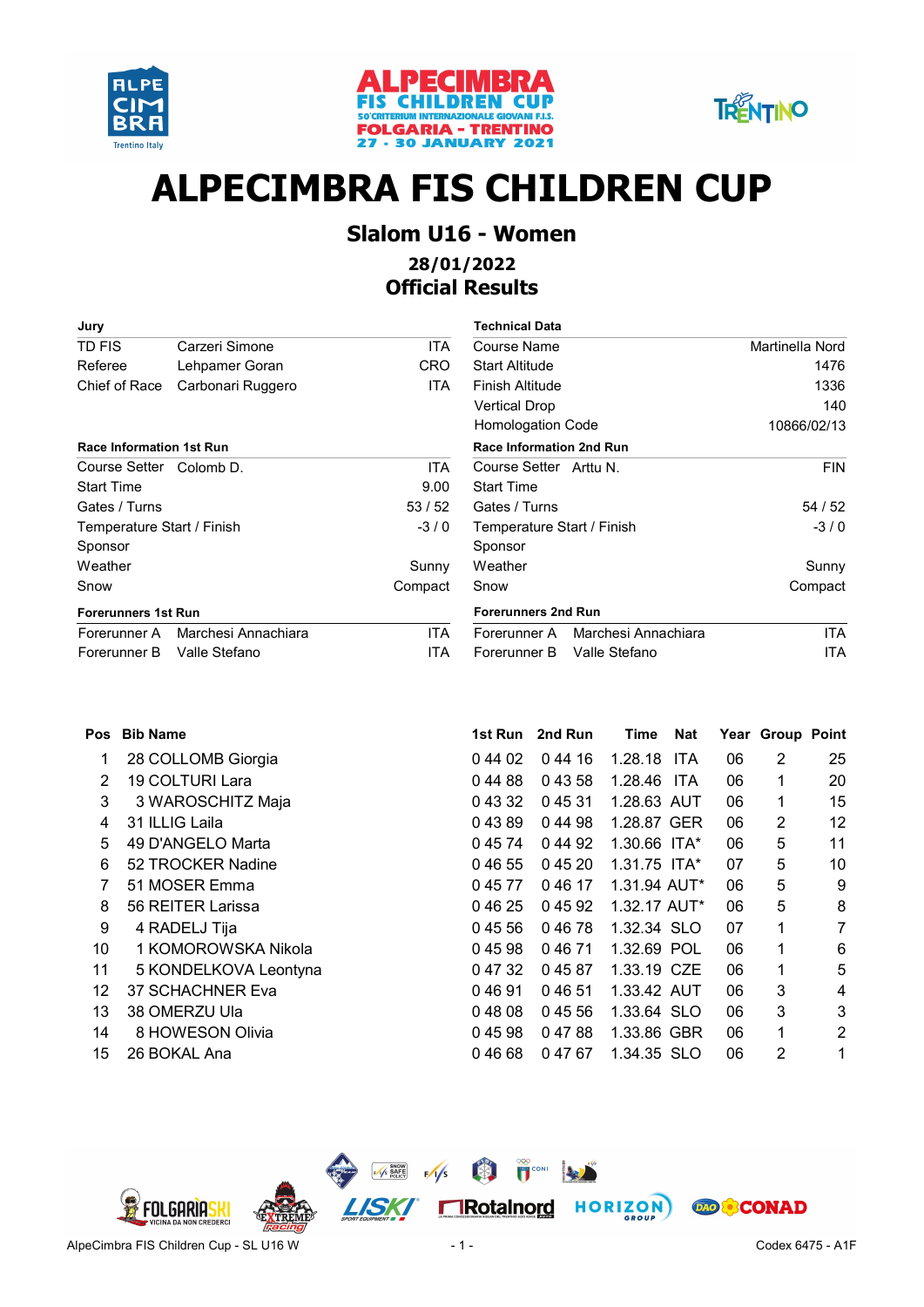





| 16 | 57 VOMACKOVA Simona        | 04730   | 04751   | 1.34.81 CZE*   | 06 | 5 |
|----|----------------------------|---------|---------|----------------|----|---|
| 17 | 27 NENDWICH Sarah          | 0 47 34 | 04800   | 1.35.34 SRB    | 06 | 2 |
| 18 | 14 JAAKKOLA Kaisu          | 04785   | 0 47 55 | 1.35.40<br>FIN | 06 | 1 |
| 19 | 39 ŠÁRIKOVÁ Michaela       | 04827   | 04750   | 1.35.77 SVK    | 06 | 3 |
| 20 | 61 DRAPALOVA Elen          | 04919   | 0 47 51 | 1.36.70 CZE*   | 06 | 5 |
| 21 | 58 KRIZOVA Klara           | 04842   | 04842   | 1.36.84 CZE*   | 06 | 5 |
| 22 | 54 DORKOVÁ Tamara          | 0 52 72 | 04983   | 1.42.55 SVK*   | 07 | 5 |
| 23 | 63 ZMEKOVÁ Viktória        | 0 51 25 | 0 51 54 | 1.42.79 SVK*   | 06 | 5 |
| 24 | 43 CIPCIC-BRAGADIN Barbara | 0 50 95 | 0 52 94 | 1.43.89 CRO    | 06 | 3 |
| 25 | 60 WYSOCKA Julia           | 0 52 31 | 0 51 79 | 1.44.10 POL*   | 06 | 5 |
| 26 | 48 TROOST Mirte            | 0 50 75 | 0 53 57 | 1.44.32 NED    | 06 | 3 |
| 27 | 21 PASSON Mietta           | 0 51 42 | 0 53 49 | 1.44.91 AUS    | 06 | 2 |
| 28 | 35 VAN DEN BERG Sterre     | 0.54,00 | 0 53 77 | 1.47.77 NED    | 07 | 2 |

#### Did Not Finish 1st Run (21)

| <b>Bib Name</b>           | <b>Nat</b>       |    | Year Group     |
|---------------------------|------------------|----|----------------|
| 2 MACURÁKOVÁ Melissa      | <b>SVK</b>       | 06 | 1              |
| 6 LIKIC Ina               | BIH.             | 06 | 1              |
| 7 DJUROVIC Emilija        | <b>SRB</b>       | 07 | 1              |
| 9 YEZHAKOVA Mariya        | <b>KAZ</b>       | 07 | 1              |
| 10 SKOROKHODOVA Alexandra | <b>RUS</b>       | 06 | 1              |
| 15 HASIRCI Ada            | <b>TUR</b>       | 07 | 1              |
| 16 KÖRTVÉLYESSY Dóra      | <b>HUN</b>       | 06 | 1              |
| 18 JAGER Myrthe           | <b>NED</b>       | 06 | 1              |
| 20 SUNI Kia               | <b>FIN</b>       | 06 | $\overline{2}$ |
| 29 BADELEK Wiktoria       | <b>POL</b>       | 06 | $\overline{2}$ |
| 32 GUTIÉRREZ Amelia       | CHI              | 06 | $\overline{2}$ |
| 33 LACHMANOVA Simona      | <b>CZE</b>       | 06 | $\overline{2}$ |
| 36 GUSAROVA Sofia         | <b>RUS</b>       | 07 | $\overline{2}$ |
| 40 JOANNA Laakso          | <b>FIN</b>       | 06 | 3              |
| 44 BALA Kinga             | <b>POL</b>       | 07 | 3              |
| 45 KUDELASKOVA Katrin     | <b>CZE</b>       | 06 | 3              |
| 46 CETINTAS Alya          | TUR.             | 07 | 3              |
| 47 REISCHL Antonia        | <b>GER</b>       | 06 | 3              |
| 50 VULGANOVÀ Vanesa       | SVK*             | 06 | 5              |
| 53 EISNER Elisa           | AUT*             | 06 | 5              |
| 62 MAJCHER Maria          | POL <sup>*</sup> | 06 | 5              |
|                           |                  |    |                |

#### Did Not Finish 2nd Run (13)

| <b>Bib Name</b>     | <b>Nat</b> |    | Year Group |
|---------------------|------------|----|------------|
| 12 TURNER Dakota    | <b>AUS</b> | 06 |            |
| 13 ERTL Romy        | <b>GER</b> | 07 |            |
| 17 FRÍAS Julieta    | <b>CHI</b> | 07 |            |
| 22 ŠROBOVÁ Veronika | <b>SVK</b> | 06 | 2          |
| 23 SKINNER Hannah   | <b>GBR</b> | 06 | 2          |
| 24 PÁRTOS Alexa     | <b>HUN</b> | 06 | 2          |
| 25 ORS Aysel        | TUR        | 06 | 2          |
|                     |            |    |            |



**DAO & CONAD** 

**BERTHE CONNECTION** 

**FIRotainord HORIZON** 

 $\sqrt{5}$  SAFE F  $\sqrt{5}$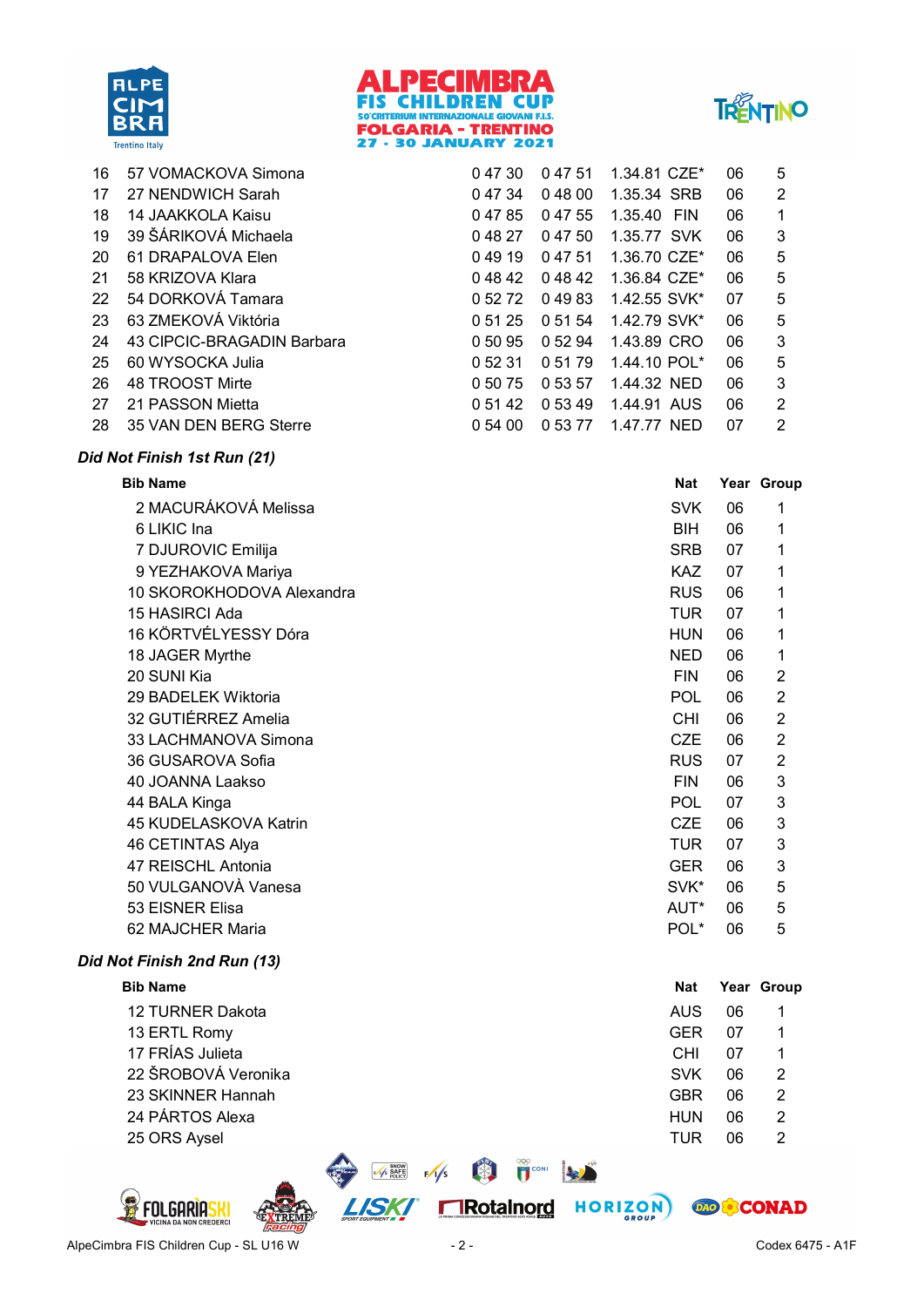





| <b>POST AT LAND COMPANY</b> | <b>BIRD 2005</b> |                  | $\mathbf{r}$ |   |
|-----------------------------|------------------|------------------|--------------|---|
| Disqualified 2nd Run (1)    |                  |                  |              |   |
| 59 STACHON Julia            |                  | POL <sup>*</sup> | 06           | 5 |
| 55 GRANRUAZ Rita            |                  | ITA*             | 06           | 5 |
| 42 BETTONI MAMELI Angelica  |                  | ITA              | 06           | 3 |
| 41 BLYTH Maisie             |                  | <b>GBR</b>       | 06           | 3 |
| 34 POPOVIC Julija           |                  | <b>CRO</b>       | 07           | 2 |
| 30 BINNA Leonie             |                  | AUT              | 06           | 2 |
|                             |                  |                  |              |   |

| <b>Bib Name</b> | <b>Notes</b>     |  | Nat Year Group |
|-----------------|------------------|--|----------------|
| 11 MUCKO Iskra  | Gate n. 7 CRO 06 |  |                |

Carzeri Simone (ITA) TD FIS

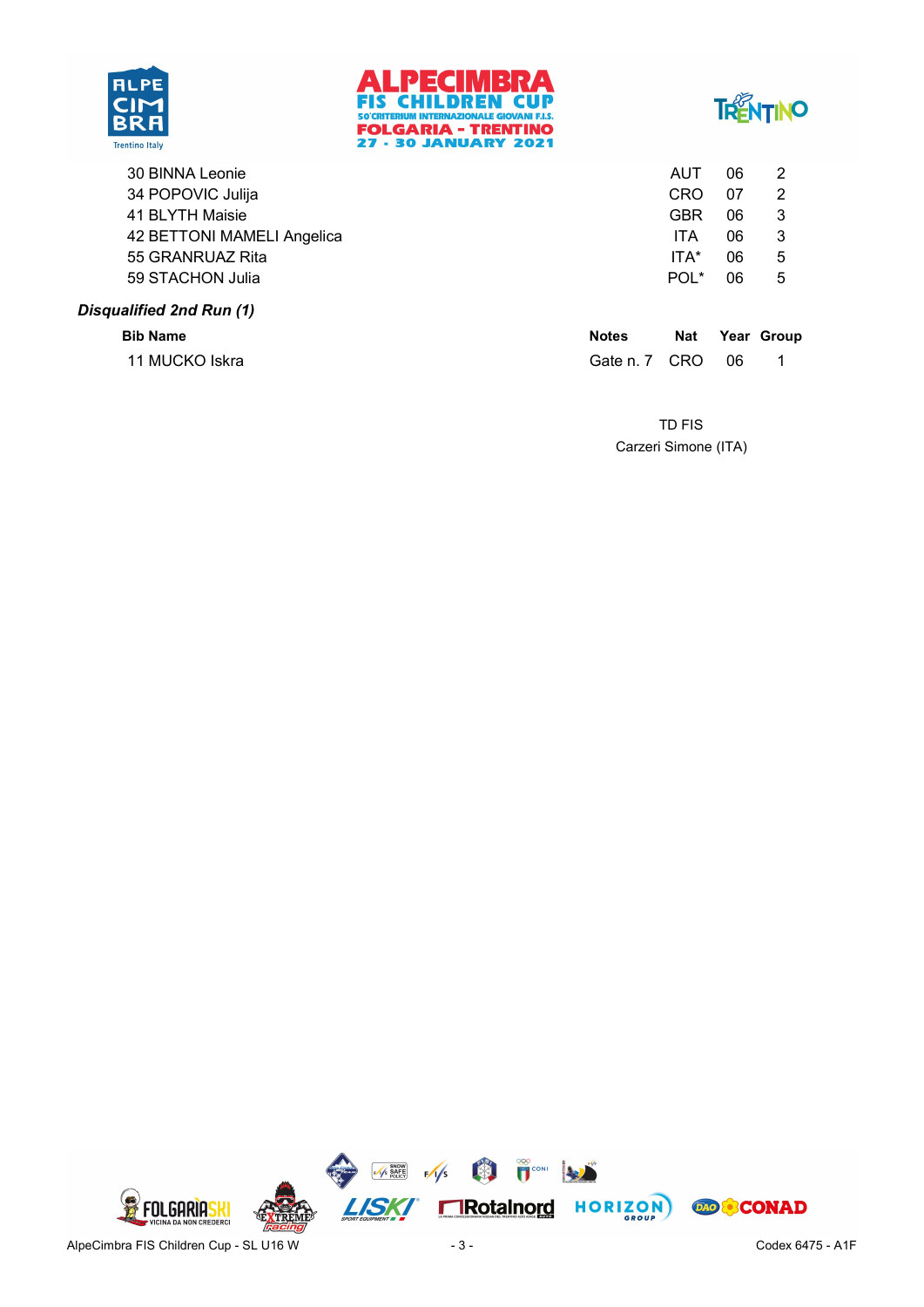





# ALPECIMBRA FIS CHILDREN CUP

## Slalom U16 - Men

### 28/01/2022 Official Results

| Jury                            |                     |            | <b>Technical Data</b>               |                 |
|---------------------------------|---------------------|------------|-------------------------------------|-----------------|
| TD FIS                          | Carzeri Simone      | <b>ITA</b> | Course Name                         | Martinella Nord |
| Referee                         | Lehpamer Goran      | <b>CRO</b> | <b>Start Altitude</b>               | 1476            |
| Chief of Race                   | Carbonari Ruggero   | ITA.       | Finish Altitude                     | 1336            |
|                                 |                     |            | <b>Vertical Drop</b>                | 140             |
|                                 |                     |            | <b>Homologation Code</b>            | 10866/02/13     |
| <b>Race Information 1st Run</b> |                     |            | <b>Race Information 2nd Run</b>     |                 |
| Course Setter Vrdoljak C.       |                     | <b>CRO</b> | Course Setter Roth P.               | <b>SVK</b>      |
| <b>Start Time</b>               |                     | 9.40       | <b>Start Time</b>                   |                 |
| Gates / Turns                   |                     | 48/47      | Gates / Turns                       | 52/50           |
| Temperature Start / Finish      |                     | $-3/0$     | Temperature Start / Finish          | $-3/0$          |
| Sponsor                         |                     |            | Sponsor                             |                 |
| Weather                         |                     | Sunny      | Weather                             | Sunny           |
| Snow                            |                     | Compact    | Snow                                | Compact         |
| <b>Forerunners 1st Run</b>      |                     |            | <b>Forerunners 2nd Run</b>          |                 |
| Forerunner A                    | Marchesi Annachiara | ITA        | Marchesi Annachiara<br>Forerunner A | <b>ITA</b>      |
| Forerunner B                    | Valle Stefano       | <b>ITA</b> | Valle Stefano<br>Forerunner B       | ITA             |

| Technical Data                  |                                  |                 |
|---------------------------------|----------------------------------|-----------------|
| Course Name                     |                                  | Martinella Nord |
| Start Altitude                  |                                  | 1476            |
| Finish Altitude                 |                                  | 1336            |
| Vertical Drop                   |                                  | 140             |
| Homologation Code               |                                  | 10866/02/13     |
| <b>Race Information 2nd Run</b> |                                  |                 |
| Course Setter Roth P.           |                                  | SVK             |
| <b>Start Time</b>               |                                  |                 |
| Gates / Turns                   |                                  | 52/50           |
| Temperature Start / Finish      |                                  | $-3/0$          |
| Sponsor                         |                                  |                 |
| Weather                         |                                  | Sunny           |
| Snow                            |                                  | Compact         |
| <b>Forerunners 2nd Run</b>      |                                  |                 |
|                                 | Forerunner A Marchesi Annachiara | ITA.            |
| Forerunner B                    | Valle Stefano                    | ITA             |

| <b>Pos</b> | <b>Bib Name</b>             | 1st Run | 2nd Run | Time           | <b>Nat</b> |    | Year Group Point |    |
|------------|-----------------------------|---------|---------|----------------|------------|----|------------------|----|
|            | 94 OSERBAN Miha             | 0 38 22 | 04286   | 1.21.08 SLO    |            | 06 |                  | 25 |
| 2          | 92 MAKSIMOW Felix           | 0 39 16 | 04223   | 1.21.39 FIN    |            | 06 | 1                | 20 |
| 3          | 112 SACHSENMAIER David      | 0 39 64 | 04181   | 1.21.45 GER    |            | 06 | 2                | 15 |
| 4          | 104 JÄRVELÄ Joonatan        | 0 38 99 | 04255   | 1.21.54 FIN    |            | 06 | 2                | 12 |
| 5          | 93 CHUDNYY Dmitry           | 04013   | 04168   | 1.21.81 RUS    |            | 06 | 1                | 11 |
| 6          | 82 LECHNER Quirin           | 0 39 73 | 04268   | 1.22.41 GER    |            | 07 | 1                | 10 |
| 7          | 80 STURM Asaja              | 0 39 56 | 04291   | 1.22.47 AUT    |            | 06 | 1                | 9  |
| 8          | 126 NEUMAYER Florian        | 04041   | 0 42 14 | $1.22.55$ AUT* |            | 06 | 5                | 8  |
| 9.         | 135 CASTLUNGER David        | 04119   | 04138   | $1.22.57$ ITA* |            | 07 | 5                | 7  |
| 10         | 74 SIMONELLI Edoardo        | 0 38 52 | 0 44 13 | 1.22.65 ITA    |            | 06 | 1                | 6  |
| 11         | 106 ARMARI Andrea Francesco | 0 39 74 | 0 43 43 | 1.23.17        | ITA.       | 06 | 2                | 5  |
| 12         | 115 MAZZOLENI Pietro        | 04070   | 04248   | 1.23.18 ITA    |            | 06 | 3                | 4  |
| 13         | 89 VRDOLJAK Ziggy           | 04016   | 04308   | 1.23.24 CRO    |            | 07 | 1                | 3  |
|            | 88 BARNÁŠ Andrej            | 0,40,20 | 0 43 04 | 1.23.24 SVK    |            | 06 | 1                | 3  |
| 15         | 132 FOCHER Mirko            | 0 41 72 | 04204   | 1.23.76 ITA*   |            | 06 | 5                | 1  |

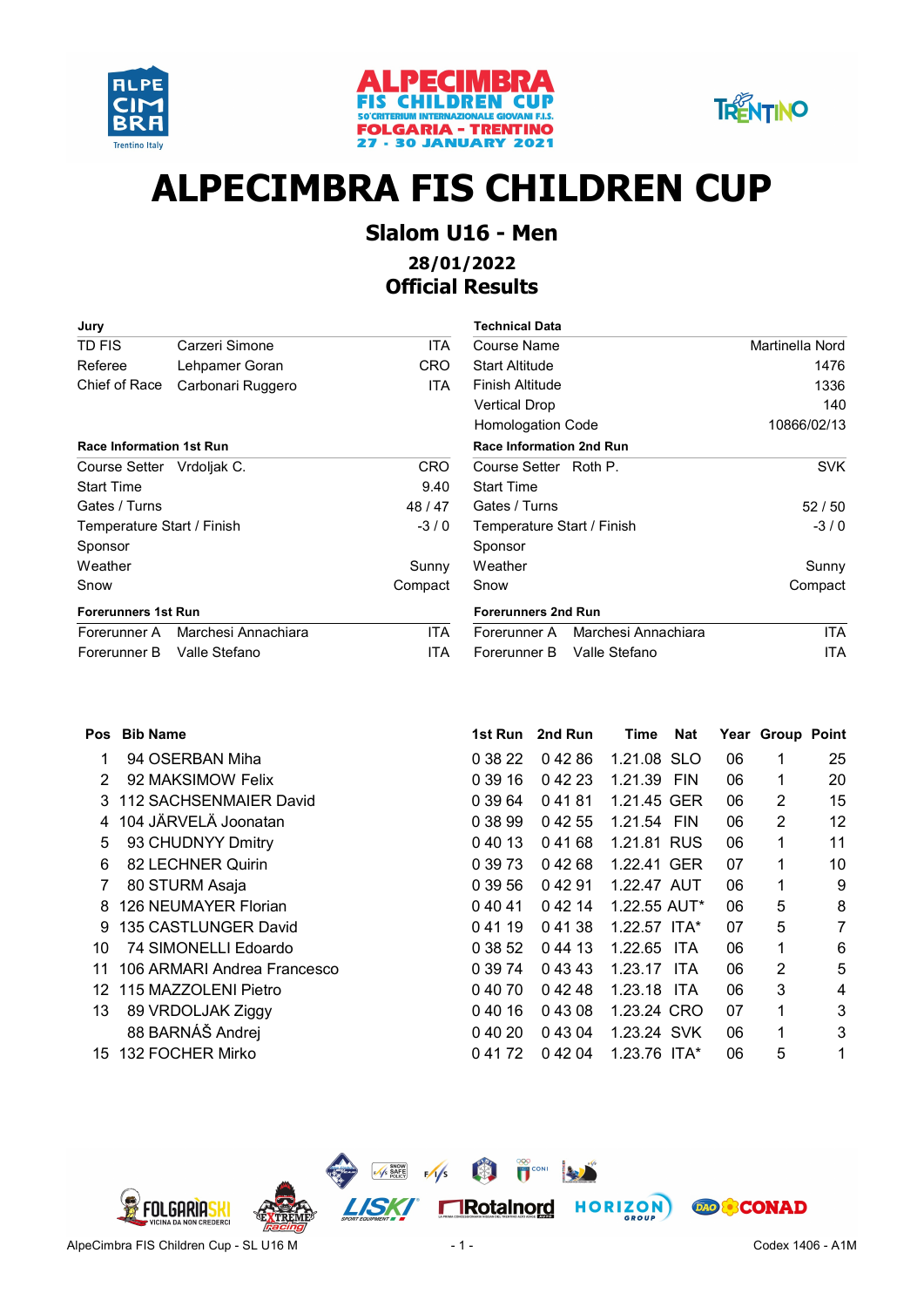





|    | 16 110 ŠKRJANC Jaka         | 04086   | 04299   | 1.23.85 SLO  |            | 06 | $\overline{c}$          |
|----|-----------------------------|---------|---------|--------------|------------|----|-------------------------|
| 17 | 87 SCHNEIDER Milán          | 0 39 64 | 044 26  | 1.23.90 HUN  |            | 07 | 1                       |
| 18 | 86 PETROV Atanas            | 04030   | 04368   | 1.23.98 BUL  |            | 06 | 1                       |
| 19 | 79 PROCTOR Emerson          | 04070   | 04364   | 1.24.34 GBR  |            | 06 | 1                       |
| 20 | 84 KALF Laurens             | 04096   | 04367   | 1.24.63 NED  |            | 07 | 1                       |
| 21 | 113 CATALANO Leo            | 04256   | 04251   | 1.25.07 GER  |            | 06 | 3                       |
| 22 | 123 WESTMAN Leevi           | 0 40 94 | 044 29  | 1.25.23 FIN  |            | 06 | 3                       |
| 23 | 90 LALIC Aleksa             | 04121   | 0 44 75 | 1.25.96 SRB  |            | 06 | 1                       |
|    | 24 108 BARTELS Casper       | 04202   | 0 44 27 | 1.26.29 NED  |            | 06 | $\overline{2}$          |
| 25 | 76 GREBENAR Milan           | 04091   | 04556   | 1.26.47 ARG  |            | 06 | 1                       |
| 26 | 78 KHOKHLOV Rostislav       | 0 42 54 | 04505   | 1.27.59 KAZ  |            | 07 | 1                       |
| 27 | 131 JANDA David             | 04245   | 04524   | 1.27.69 CZE* |            | 06 | 5                       |
| 28 | 107 CUKIER Antoni           | 04144   | 04716   | 1.28.60 POL  |            | 06 | $\overline{2}$          |
| 29 | 75 PALANTZAS Vasileios      | 04328   | 04546   | 1.28.74 GRE  |            | 07 | 1                       |
| 30 | 95 KELLY Max                | 04290   | 04633   | 1.29.23 AUS  |            | 06 | 1                       |
| 31 | 83 POBERAI Luca             | 04276   | 04814   | 1.30.90 LTU  |            | 06 | 1                       |
|    | 32 117 MACUH Gasper         | 04460   | 04656   | 1.31.16 SLO  |            | 07 | $\sqrt{3}$              |
|    | 33 127 KOZBIAL Piotr        | 04638   | 04654   | 1.32.92 POL* |            | 06 | 5                       |
|    | 34 128 ŠTRKOLEC Jozef       | 0 46 54 | 04719   | 1.33.73 SVK* |            | 07 | 5                       |
|    | 35 102 KROTA Lorenzo        | 04196   | 054 10  | 1.36.06 CRO  |            | 06 | $\overline{2}$          |
|    | 36 105 BOUAS Christos       | 04606   | 0 50 09 | 1.36.15 BEL  |            | 06 | $\boldsymbol{2}$        |
|    | 37 136 NEUMANN Maximiliano  | 04944   | 0 52 08 | 1.41.52 CHI* |            | 07 | 5                       |
|    | 38 124 HOLTHEUER Gunther    | 04930   | 0 55 99 | 1.45.29 CHI  |            | 06 | 4                       |
|    | Did Not Start 1st Run (1)   |         |         |              |            |    |                         |
|    | <b>Bib Name</b>             |         |         |              | <b>Nat</b> |    | Year Group              |
|    | 130 PAŠKO Martin            |         |         |              | SVK*       | 07 | 5                       |
|    | Did Not Finish 1st Run (13) |         |         |              |            |    |                         |
|    | <b>Bib Name</b>             |         |         |              | <b>Nat</b> |    | Year Group              |
|    | 72 WILKINS Luke             |         |         |              | <b>NZL</b> | 06 | 1                       |
|    | 81 KONI Klajdi              |         |         |              | <b>ALB</b> | 06 | 1                       |
|    | 91 MILJKOVIC Noah           |         |         |              | <b>BIH</b> | 06 | 1                       |
|    | 97 VOUGIOUKAS Apostolos     |         |         |              | <b>GRE</b> | 06 | $\overline{2}$          |
|    | 98 SZABÓ SZÉLYES Szilárd    |         |         |              | <b>HUN</b> | 06 | 2                       |
|    | 101 HALAKUC Vaclav          |         |         |              | <b>CZE</b> | 06 | 2                       |
|    | 103 DEVINE James            |         |         |              | <b>KAZ</b> | 06 | $\overline{\mathbf{c}}$ |
|    | 118 KORALEWSKI Kamil        |         |         |              | <b>POL</b> | 06 | 3                       |
|    | 119 BALCK Harry             |         |         |              | <b>GBR</b> | 06 | 3                       |
|    | 122 BARZAUNER Daniel        |         |         |              | <b>AUT</b> | 06 | 3                       |
|    | 133 KOLEGOWICZ Jakub        |         |         |              | POL*       | 06 | 5                       |
|    | 134 FILA Patrik             |         |         |              | $CZE^*$    | 06 | 5                       |
|    | 138 RANNER Tim              |         |         |              | AUT*       | 06 | 5                       |
|    |                             |         |         |              |            |    |                         |
|    | Disqualified 1st Run (1)    |         |         |              |            |    |                         |
|    | <b>Bib Name</b>             |         |         | <b>Notes</b> | <b>Nat</b> |    | Year Group              |
|    | 116 FUCHS Filip             |         |         | Gate 15      | <b>CZE</b> |    |                         |





国

 $\sqrt{s}$ 

**E** SAFE

**LISKI** 

**ROO**<br>**T**CONI

**FIRotainord HORIZON** 

**AND THE** 

**DAO & CONAD**